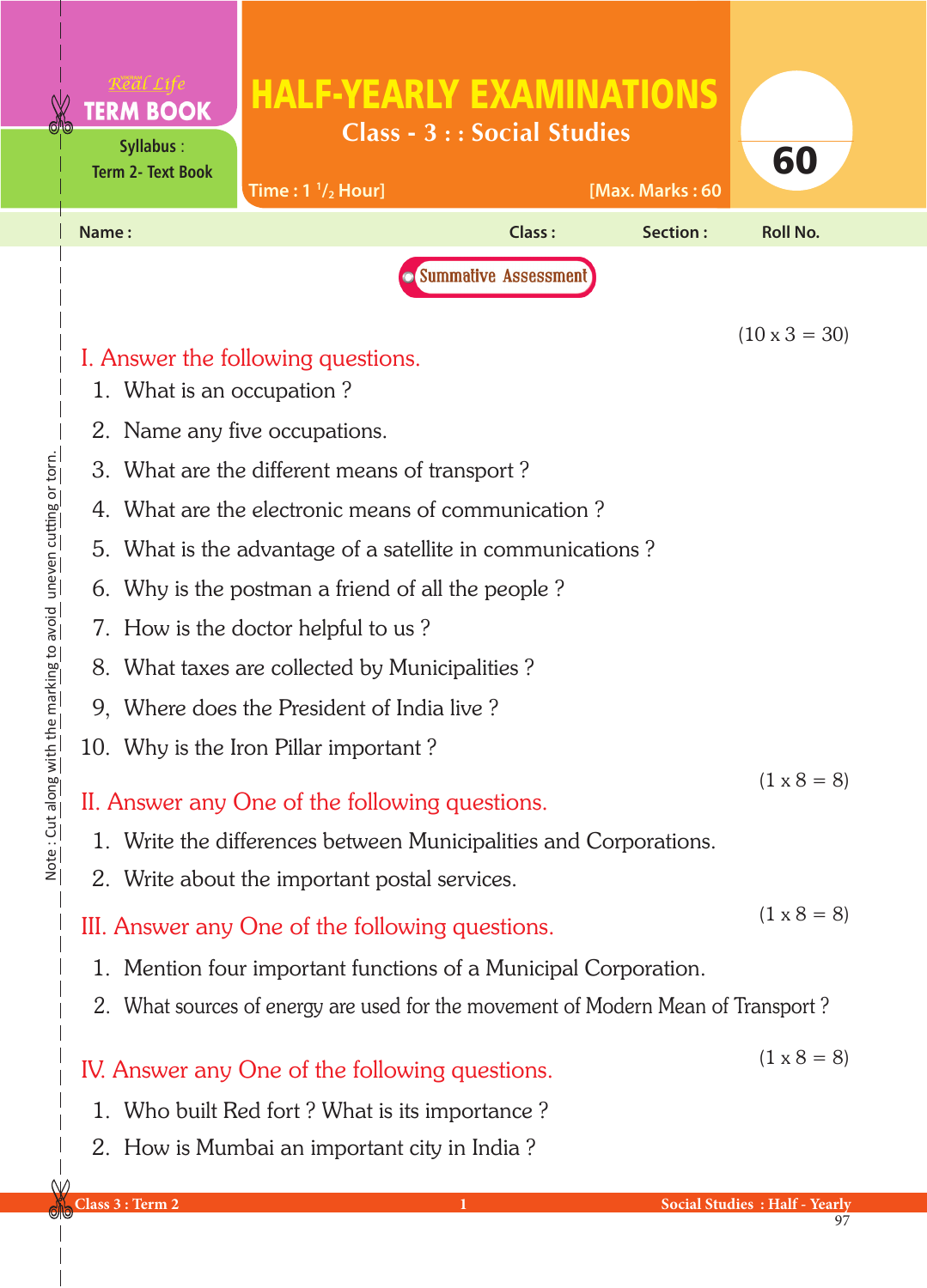## V. Locate the following i an outlime map of India ?

- 1. Delhi
- 2. Kolkata
- 3. Chennai
- 4. Bay of Bengal
- 5. Mumbai
- 6. Arabian Sea

\*\*\*\*\*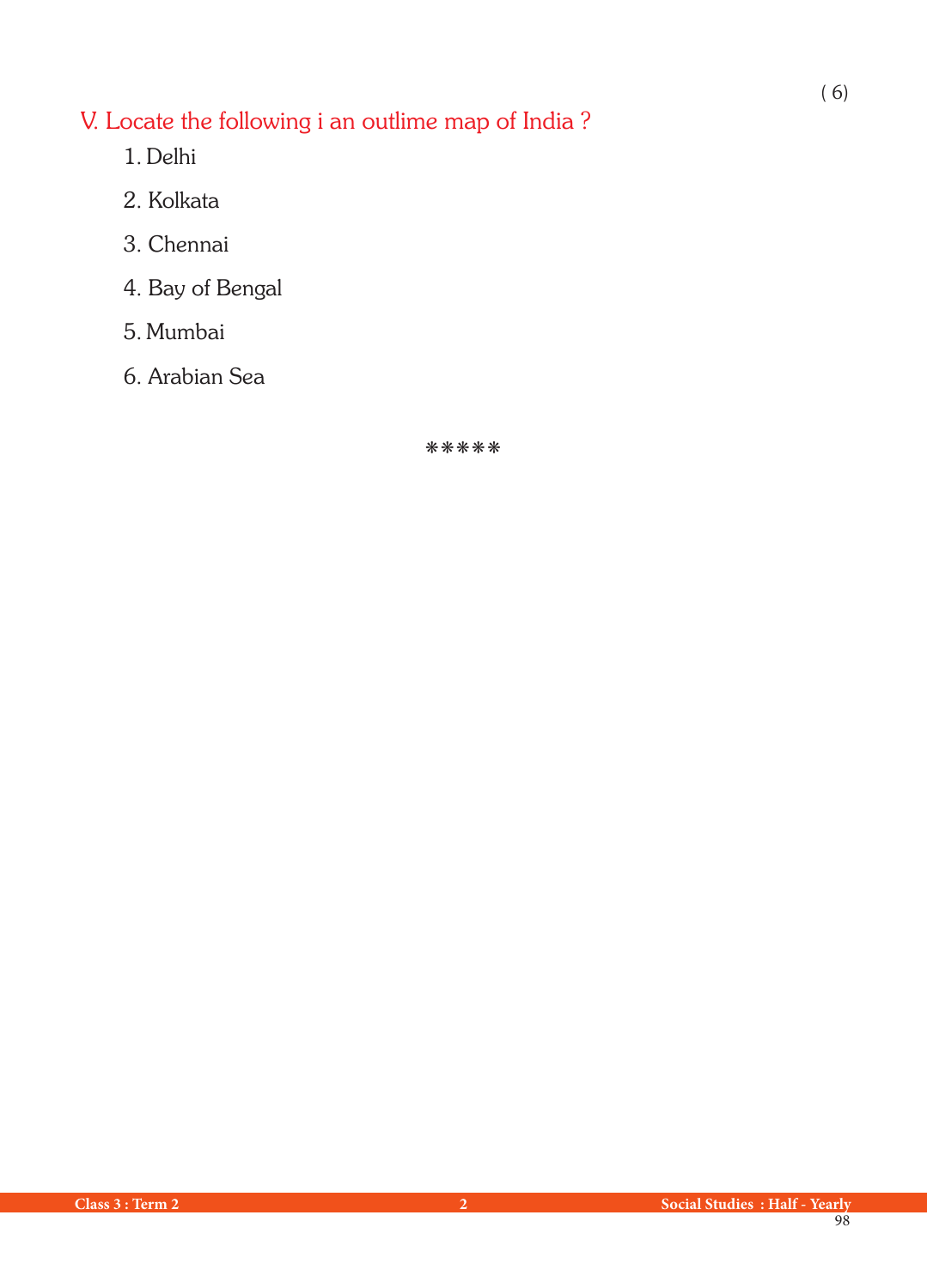|                                           |       | <b>TERM BOOK</b><br>Syllabus:<br><b>Term 2- Text Book</b>        | Time: 1 Hour] | <b>HALF-YEARLY EXAMINATIONS</b><br><b>Class - 3 :: Social Studies</b> |        | [Max. Marks: 40    | 40                                    |                      |
|-------------------------------------------|-------|------------------------------------------------------------------|---------------|-----------------------------------------------------------------------|--------|--------------------|---------------------------------------|----------------------|
|                                           | Name: |                                                                  |               |                                                                       | Class: | Section:           | <b>Roll No.</b>                       |                      |
|                                           |       |                                                                  |               | <b>O</b> Formative Assessment                                         |        |                    |                                       |                      |
|                                           |       | I. Choose the correct word and write its letter in the brackets. |               |                                                                       |        |                    |                                       | $(10 \times 1 = 10)$ |
|                                           |       | 1. Mumbai is the capital city of                                 |               |                                                                       |        |                    |                                       |                      |
|                                           |       | a) Kerala                                                        |               | b) Maharashtra                                                        |        | c) Gujarat         |                                       |                      |
|                                           |       | 2. This transport is costly                                      |               |                                                                       |        |                    |                                       |                      |
|                                           |       | a) Train                                                         |               | b) Bus                                                                |        | c) Aeroplane       |                                       |                      |
| uneven cutting or torn.                   |       | 3. The cheapest transport is                                     |               |                                                                       |        |                    |                                       |                      |
|                                           |       |                                                                  |               | a) Train transport b) Air transport                                   |        | c) Water transport |                                       |                      |
|                                           |       |                                                                  |               | 4. For quick delivery ____________________ is used.                   |        |                    |                                       |                      |
| Note: Cut along with the marking to avoid |       |                                                                  |               | a) Speed post b) Post card                                            |        | c) Inland letter   |                                       |                      |
|                                           |       | 5. Logs of wood are transported from one place to another is by  |               |                                                                       |        |                    |                                       |                      |
|                                           |       | a) Camels                                                        |               | b) Horses                                                             |        | c) Elephants       |                                       |                      |
|                                           | 6.    | is the head of a Municipal Corporation.                          |               |                                                                       |        |                    |                                       |                      |
|                                           |       | a) Councillor                                                    |               | b) Mayor                                                              |        | c) Commissioner    |                                       |                      |
|                                           |       | 7. The Jantar Mantar was built by                                |               |                                                                       |        |                    |                                       |                      |
|                                           |       | a) Shah Jahan b) Ashoka                                          |               |                                                                       |        | c) Raja Jai Singh  |                                       |                      |
|                                           |       | 8. The Raj Ghat is the Samadhi of                                |               |                                                                       |        |                    |                                       |                      |
|                                           |       |                                                                  |               | a) Mahatma Gandhi b) Jawaharlal Nehru                                 |        | c) Indira Gandhi   |                                       |                      |
|                                           | 9.    |                                                                  |               | brings letters to our houses.                                         |        |                    |                                       |                      |
|                                           |       | a) Postman                                                       |               | b) Nurse                                                              |        | c) Driver          |                                       |                      |
|                                           |       | 10. The capital city of India is                                 |               |                                                                       |        |                    |                                       |                      |
|                                           |       | a) Hyderabad                                                     |               | b) Delhi                                                              |        | c) Mumbai          |                                       |                      |
|                                           |       | Class 3 : Term 2                                                 |               | $\mathbf{3}$                                                          |        |                    | <b>Social Studies : Half - Yearly</b> |                      |

99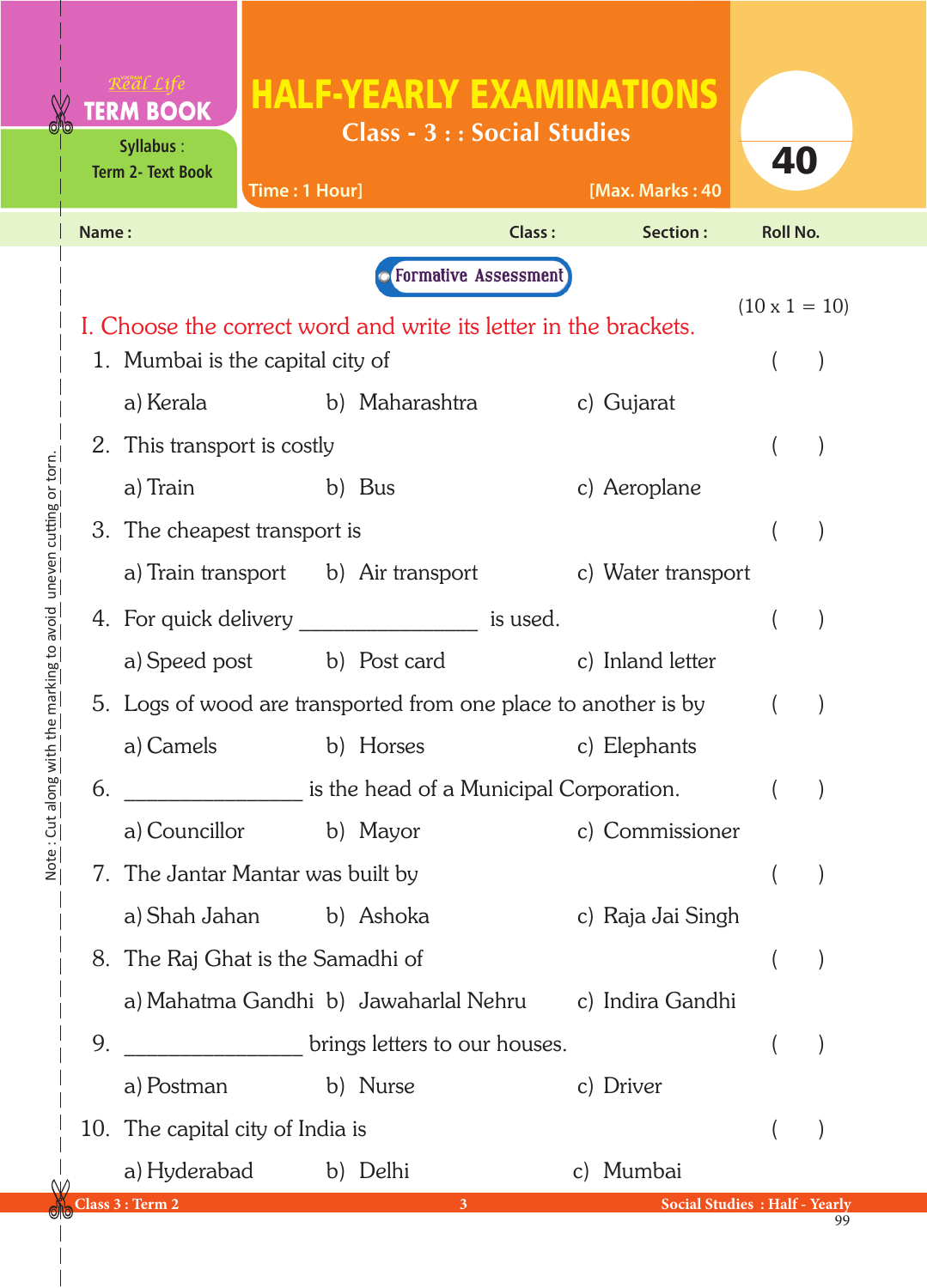## II. Fill in the blanks.

- 1. The weave clothes.
- 2. E mail means \_\_\_\_\_\_\_\_\_\_\_\_\_\_\_\_ mail.
- 3. The invention of the \_\_\_\_\_\_\_\_\_\_\_\_\_\_\_\_\_ was a great development in the field of transport.
- 4. \_\_\_\_\_\_\_\_\_\_\_\_\_\_\_ is the fastest means of transport.
- 5. \_\_\_\_\_\_\_\_\_\_\_\_\_\_\_ is the most commonly used postal service.
- 6. Satellite has made communications very \_\_\_\_\_\_\_\_\_\_\_\_\_ and \_\_\_\_\_\_\_\_\_\_\_\_\_\_.
- 7. The postman works in the \_\_\_\_\_\_\_\_\_\_\_\_\_\_\_.
- 8. We go to the \_\_\_\_\_\_\_\_\_\_\_\_\_\_\_ when there is a theft in our house.
- 9. The head of the Municipal committee is
- 10. The Santhivan is the samadhi of \_\_\_\_\_\_\_\_\_\_\_\_\_\_\_\_\_\_\_\_.

 $(10 \times 1 = 10)$ 

## III. Write ('T') for True statement and ('F') for False statements.

| 1. Air transport is cheap.                                   |  |
|--------------------------------------------------------------|--|
| 2. In hilly areas, the camel is used for transporting goods. |  |
| 3. Travel by seas is costly.                                 |  |
| 4. Every village in our country has a hospital.              |  |
| 5. A bird is treated by a veterinary doctor.                 |  |
| 6. The policeman wears a uniform.                            |  |
| 7. The head of the Panchayat is known as sarpanch.           |  |
| 8. The Mayor is the head of the Municipal Corporation.       |  |
| 9. In Delhi, the climate is moderate.                        |  |
| 10. The Amar Jyothi is found at Nehru Samadhi.               |  |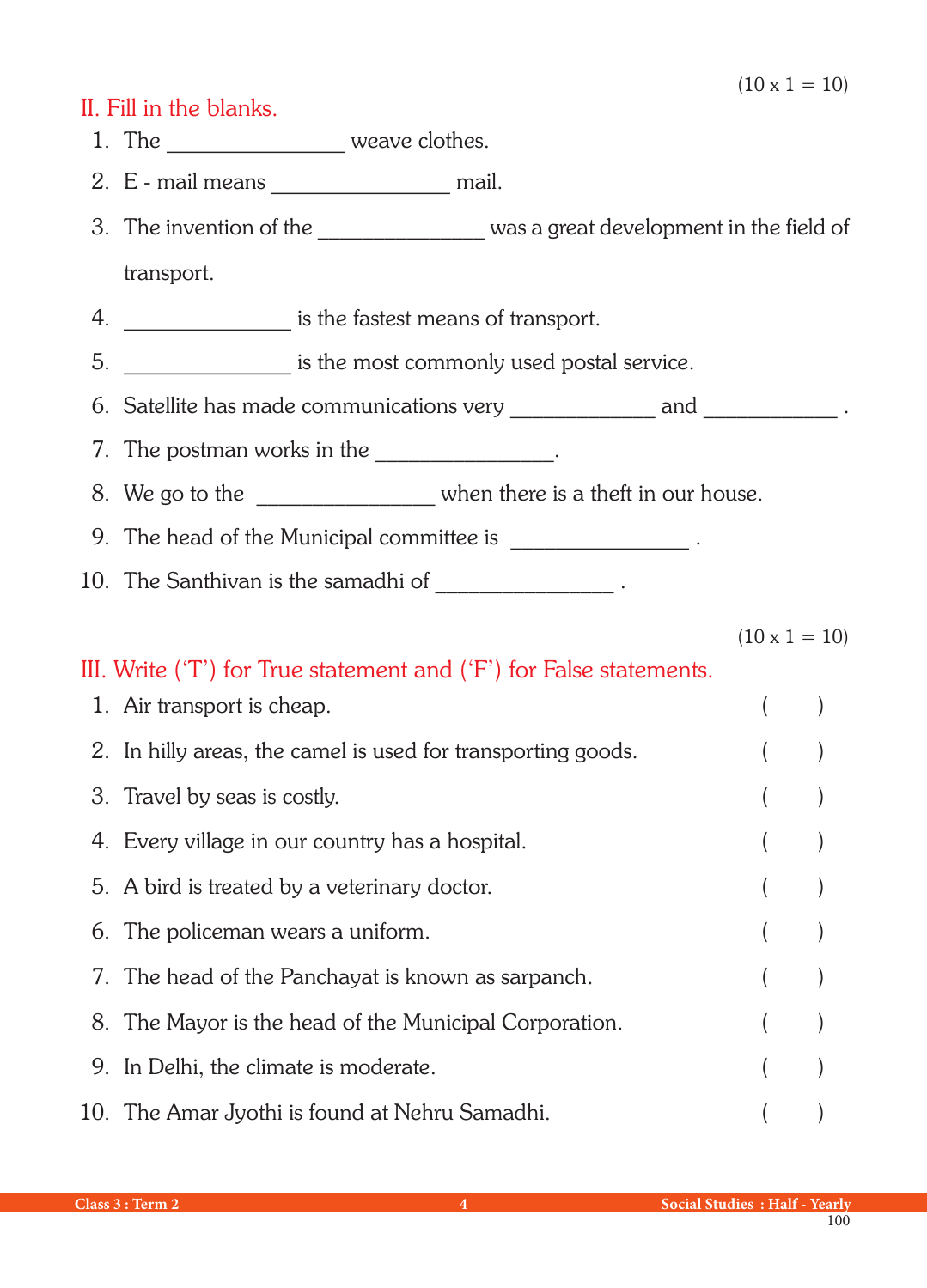$(10 \times 1 = 10)$ 

## **W** IV. Match the following.

| <b>GROUP-A</b>     |                |                                   |  |
|--------------------|----------------|-----------------------------------|--|
| A                  |                | B                                 |  |
| 1. Farming         |                | a) Ship of the desert             |  |
| 2. Wood cutting    |                | b) Eggs                           |  |
| 3. Camel           |                | c) Hospitals                      |  |
| 4. Poultry Farming |                | d) Forests                        |  |
| 5. Nursing         |                | e) Villages                       |  |
|                    |                |                                   |  |
|                    | <b>GROUP-B</b> |                                   |  |
| A                  |                | B                                 |  |
| 1. Marine Drive    |                | a) Children                       |  |
| 2. Elephanta caves |                | b) Sea beach                      |  |
| 3. Seaport         |                | c) Near Gateway of India          |  |
| 4. Essel world     |                | d) Loading and unloading of goods |  |
| 5. New-Delhi       |                | e) Capital of India               |  |

kkkkk

Note: Cut along with the marking to avoid uneven cutting or torn. Note : Cut along with the marking to avoid uneven cutting or torn.

 $W$